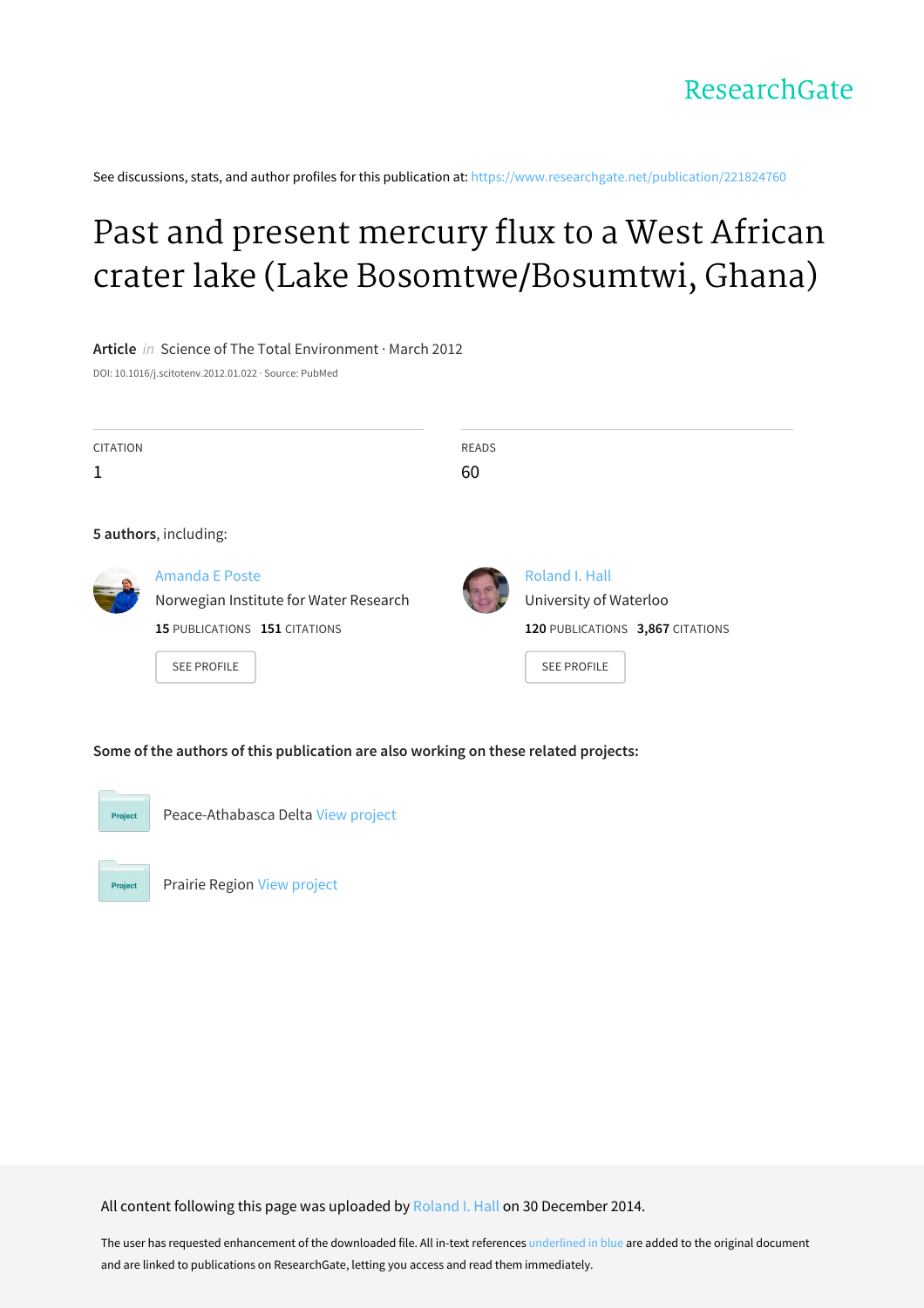Contents lists available at SciVerse ScienceDirect



Science of the Total Environment



journal homepage: www.elsevier.com/locate/scitotenv

### Short Communication

## Past and present mercury flux to a West African crater lake (Lake Bosomtwe/Bosumtwi, Ghana)

### Amanda E. Poste <sup>a,\*</sup>, Derek C.G. Muir <sup>b</sup>, Megan K. Otu <sup>a</sup>, Roland I. Hall <sup>a</sup>, Robert E. Hecky <sup>a, 1</sup>

<sup>a</sup> Department of Biology, University of Waterloo, 200 University Avenue West, Waterloo, ON, Canada N2L 3G1

<sup>b</sup> Aquatic Ecosystem Protection Research Division, Environment Canada, 867 Lakeshore Drive, Burlington, ON, Canada L7R 4A6

#### ARTICLE INFO ABSTRACT

Article history: Received 16 September 2011 Received in revised form 8 January 2012 Accepted 9 January 2012 Available online 11 February 2012

Keywords: Mercury Sediment core Long-range atmospheric transport Africa Lake Bosomtwe Crater lake

Lake sediment cores have been used to reconstruct mercury deposition patterns in many parts of the world; however, no studies to date have used these methods in West Africa, nor are there any published measurements of mercury deposition to this region. We measured mercury in a 210Pb dated sediment core from a meromictic crater lake in West Africa (Lake Bosomtwe, Ghana). Lake Bosomtwe has a very small catchment area to lake area ratio (1.1) and the sediment mercury profile is expected to reflect past and present atmospheric mercury deposition to the lake. Mercury concentrations in sediments as well as mercury flux to the sediments increased from the mid-1800s to latter half of the 1900s, however there has been a sharp decline in mercury flux to Lake Bosomtwe in recent decades. The recent decline in mercury flux to Lake Bosomtwe's sediments does not appear to be consistent with trends in local, regional or global mercury emissions, and may instead reflect declining global atmospheric mercury concentrations or declining European emissions, highlighting the importance of long-range atmospheric transport of mercury.

© 2012 Elsevier B.V. All rights reserved.

#### 1. Introduction

The global release of mercury to the environment has increased greatly as a result of human activities [\(P](https://www.researchgate.net/publication/222167794_Global_anthropogenic_mercury_emission_inventory_for_2000_Atmospheric_Environment_40_4048-4063?el=1_x_8&enrichId=rgreq-ac2ae31127a2e21ca014b82c3f1b75cb-XXX&enrichSource=Y292ZXJQYWdlOzIyMTgyNDc2MDtBUzoxODAxNDAyODE3MDQ0NDlAMTQxOTk2MDE5ODMyMQ==)[acyna et al., 200](#page-5-0)[6\).](https://www.researchgate.net/publication/222167794_Global_anthropogenic_mercury_emission_inventory_for_2000_Atmospheric_Environment_40_4048-4063?el=1_x_8&enrichId=rgreq-ac2ae31127a2e21ca014b82c3f1b75cb-XXX&enrichSource=Y292ZXJQYWdlOzIyMTgyNDc2MDtBUzoxODAxNDAyODE3MDQ0NDlAMTQxOTk2MDE5ODMyMQ==) Several countries, including many in North America and Europe, have implemented regulations to reduce the use and emission of mercury with the aim of lessening human and wildlife exposure to this contaminant. However, many other countries have not yet taken these measures, and although emissions of mercury in Europe and North America have decreased in recent decades, emissions from Asia continue to increase and on a global scale, total mercury emissions are generally increasing [\(P](https://www.researchgate.net/publication/222167794_Global_anthropogenic_mercury_emission_inventory_for_2000_Atmospheric_Environment_40_4048-4063?el=1_x_8&enrichId=rgreq-ac2ae31127a2e21ca014b82c3f1b75cb-XXX&enrichSource=Y292ZXJQYWdlOzIyMTgyNDc2MDtBUzoxODAxNDAyODE3MDQ0NDlAMTQxOTk2MDE5ODMyMQ==)[acyna et al., 2006; AMAP/UNEP, 2008](#page-5-0)[\).](https://www.researchgate.net/publication/222167794_Global_anthropogenic_mercury_emission_inventory_for_2000_Atmospheric_Environment_40_4048-4063?el=1_x_8&enrichId=rgreq-ac2ae31127a2e21ca014b82c3f1b75cb-XXX&enrichSource=Y292ZXJQYWdlOzIyMTgyNDc2MDtBUzoxODAxNDAyODE3MDQ0NDlAMTQxOTk2MDE5ODMyMQ==)

In Africa, biomass burning, coal combustion, artisanal and smallscale gold mining (ASGM) and metal processing are primary sources of mercury emissions ([AMAP/UNEP, 2008](#page-5-0)). Population continues to increase rapidly throughout Africa, and mercury emissions from fuel combustion and biomass-burning are likely to increase. In addition to local deposition, mercury is subject to long-range atmospheric transport, therefore, its continued use and emission pose risks to humans and animals both at the point of use and in remote locations [\(Jackson, 1997\)](#page-5-0). As a result, regional emission estimates may not accurately predict subsequent regional deposition rates or exposure risks.

Dated sediment cores have been used to reconstruct historical and present fluxes of mercury to lakes in many parts of the world including North America ([K](#page-5-0)[amman](https://www.researchgate.net/publication/248343121_Historical_and_present_fluxes_of_mercury_to_Vermont_and_New_Hampshire_lakes_inferred_from_210Pb_dated_sediment_cores?el=1_x_8&enrichId=rgreq-ac2ae31127a2e21ca014b82c3f1b75cb-XXX&enrichSource=Y292ZXJQYWdlOzIyMTgyNDc2MDtBUzoxODAxNDAyODE3MDQ0NDlAMTQxOTk2MDE5ODMyMQ==)[and](https://www.researchgate.net/publication/248343121_Historical_and_present_fluxes_of_mercury_to_Vermont_and_New_Hampshire_lakes_inferred_from_210Pb_dated_sediment_cores?el=1_x_8&enrichId=rgreq-ac2ae31127a2e21ca014b82c3f1b75cb-XXX&enrichSource=Y292ZXJQYWdlOzIyMTgyNDc2MDtBUzoxODAxNDAyODE3MDQ0NDlAMTQxOTk2MDE5ODMyMQ==)[Engstrom,](https://www.researchgate.net/publication/248343121_Historical_and_present_fluxes_of_mercury_to_Vermont_and_New_Hampshire_lakes_inferred_from_210Pb_dated_sediment_cores?el=1_x_8&enrichId=rgreq-ac2ae31127a2e21ca014b82c3f1b75cb-XXX&enrichSource=Y292ZXJQYWdlOzIyMTgyNDc2MDtBUzoxODAxNDAyODE3MDQ0NDlAMTQxOTk2MDE5ODMyMQ==)[2002](https://www.researchgate.net/publication/248343121_Historical_and_present_fluxes_of_mercury_to_Vermont_and_New_Hampshire_lakes_inferred_from_210Pb_dated_sediment_cores?el=1_x_8&enrichId=rgreq-ac2ae31127a2e21ca014b82c3f1b75cb-XXX&enrichSource=Y292ZXJQYWdlOzIyMTgyNDc2MDtBUzoxODAxNDAyODE3MDQ0NDlAMTQxOTk2MDE5ODMyMQ==)[;](#page-5-0) [Engstrom](https://www.researchgate.net/publication/254475043_History_of_mercury_inputs_to_Minnesota_lakes_Influences_of_watershed_disturbance_and_localized_atmospheric_deposition?el=1_x_8&enrichId=rgreq-ac2ae31127a2e21ca014b82c3f1b75cb-XXX&enrichSource=Y292ZXJQYWdlOzIyMTgyNDc2MDtBUzoxODAxNDAyODE3MDQ0NDlAMTQxOTk2MDE5ODMyMQ==) [et al., 2007; Muir et al., 2009](#page-5-0)), Europe ([Landers et al., 1998](#page-5-0)), South America [\(C](#page-5-0)[ooke](https://www.researchgate.net/publication/24436442_Over_three_millennia_of_mercury_pollution_in_the_Peruvian_Andes?el=1_x_8&enrichId=rgreq-ac2ae31127a2e21ca014b82c3f1b75cb-XXX&enrichSource=Y292ZXJQYWdlOzIyMTgyNDc2MDtBUzoxODAxNDAyODE3MDQ0NDlAMTQxOTk2MDE5ODMyMQ==)[et](https://www.researchgate.net/publication/42607865_Historical_Reconstruction_of_Mercury_Pollution_Across_the_Tibetan_Plateau_Using_Lake_Sediments?el=1_x_8&enrichId=rgreq-ac2ae31127a2e21ca014b82c3f1b75cb-XXX&enrichSource=Y292ZXJQYWdlOzIyMTgyNDc2MDtBUzoxODAxNDAyODE3MDQ0NDlAMTQxOTk2MDE5ODMyMQ==) [al.,](https://www.researchgate.net/publication/42607865_Historical_Reconstruction_of_Mercury_Pollution_Across_the_Tibetan_Plateau_Using_Lake_Sediments?el=1_x_8&enrichId=rgreq-ac2ae31127a2e21ca014b82c3f1b75cb-XXX&enrichSource=Y292ZXJQYWdlOzIyMTgyNDc2MDtBUzoxODAxNDAyODE3MDQ0NDlAMTQxOTk2MDE5ODMyMQ==) [200](https://www.researchgate.net/publication/24436442_Over_three_millennia_of_mercury_pollution_in_the_Peruvian_Andes?el=1_x_8&enrichId=rgreq-ac2ae31127a2e21ca014b82c3f1b75cb-XXX&enrichSource=Y292ZXJQYWdlOzIyMTgyNDc2MDtBUzoxODAxNDAyODE3MDQ0NDlAMTQxOTk2MDE5ODMyMQ==)[9\)](#page-5-0), the Tibetan Plateau ([Yang](https://www.researchgate.net/publication/42607865_Historical_Reconstruction_of_Mercury_Pollution_Across_the_Tibetan_Plateau_Using_Lake_Sediments?el=1_x_8&enrichId=rgreq-ac2ae31127a2e21ca014b82c3f1b75cb-XXX&enrichSource=Y292ZXJQYWdlOzIyMTgyNDc2MDtBUzoxODAxNDAyODE3MDQ0NDlAMTQxOTk2MDE5ODMyMQ==) et al., [2010a](#page-5-0)), and East Africa [\(Campbell et al., 2003; Yang et al., 2010b](#page-5-0)). Mercury fluxes to lake sediments are dependent on a number of factors, including atmospheric and catchment Hg inputs as well as losses through evasion and outflow. As reviewed in [Yang et al.](#page-5-0) [\(2010b\),](#page-5-0) there has been a broadly observed increase in Hg accumulation in sediment cores (from remote locations) of approximately 3-fold since pre-industrial times. To date, the few published studies of mercury concentrations in African lake sediment cores have all been based in East Africa on Lake Victoria ([Campbell](https://www.researchgate.net/publication/229033081_Variation_and_distribution_of_total_mercury_in_water_sediment_and_soil_from_northern_Lake_Victoria_East_Africa?el=1_x_8&enrichId=rgreq-ac2ae31127a2e21ca014b82c3f1b75cb-XXX&enrichSource=Y292ZXJQYWdlOzIyMTgyNDc2MDtBUzoxODAxNDAyODE3MDQ0NDlAMTQxOTk2MDE5ODMyMQ==)[et](https://www.researchgate.net/publication/229033081_Variation_and_distribution_of_total_mercury_in_water_sediment_and_soil_from_northern_Lake_Victoria_East_Africa?el=1_x_8&enrichId=rgreq-ac2ae31127a2e21ca014b82c3f1b75cb-XXX&enrichSource=Y292ZXJQYWdlOzIyMTgyNDc2MDtBUzoxODAxNDAyODE3MDQ0NDlAMTQxOTk2MDE5ODMyMQ==)[al.,](https://www.researchgate.net/publication/229033081_Variation_and_distribution_of_total_mercury_in_water_sediment_and_soil_from_northern_Lake_Victoria_East_Africa?el=1_x_8&enrichId=rgreq-ac2ae31127a2e21ca014b82c3f1b75cb-XXX&enrichSource=Y292ZXJQYWdlOzIyMTgyNDc2MDtBUzoxODAxNDAyODE3MDQ0NDlAMTQxOTk2MDE5ODMyMQ==)[2003;](https://www.researchgate.net/publication/229033081_Variation_and_distribution_of_total_mercury_in_water_sediment_and_soil_from_northern_Lake_Victoria_East_Africa?el=1_x_8&enrichId=rgreq-ac2ae31127a2e21ca014b82c3f1b75cb-XXX&enrichSource=Y292ZXJQYWdlOzIyMTgyNDc2MDtBUzoxODAxNDAyODE3MDQ0NDlAMTQxOTk2MDE5ODMyMQ==) [Ramlal et al., 2003](#page-5-0)) and in small lakes at high elevations in the Rwenzori Mountains of Uganda [\(Y](#page-5-0)[ang](https://www.researchgate.net/publication/45493045_Recent_Changes_in_Atmospheric_Mercury_Deposition_Recorded_in_the_Sediments_of_Remote_Equatorial_Lakes_in_the_Rwenzori_Mountains_Uganda?el=1_x_8&enrichId=rgreq-ac2ae31127a2e21ca014b82c3f1b75cb-XXX&enrichSource=Y292ZXJQYWdlOzIyMTgyNDc2MDtBUzoxODAxNDAyODE3MDQ0NDlAMTQxOTk2MDE5ODMyMQ==)[et](https://www.researchgate.net/publication/45493045_Recent_Changes_in_Atmospheric_Mercury_Deposition_Recorded_in_the_Sediments_of_Remote_Equatorial_Lakes_in_the_Rwenzori_Mountains_Uganda?el=1_x_8&enrichId=rgreq-ac2ae31127a2e21ca014b82c3f1b75cb-XXX&enrichSource=Y292ZXJQYWdlOzIyMTgyNDc2MDtBUzoxODAxNDAyODE3MDQ0NDlAMTQxOTk2MDE5ODMyMQ==)[al.,](https://www.researchgate.net/publication/45493045_Recent_Changes_in_Atmospheric_Mercury_Deposition_Recorded_in_the_Sediments_of_Remote_Equatorial_Lakes_in_the_Rwenzori_Mountains_Uganda?el=1_x_8&enrichId=rgreq-ac2ae31127a2e21ca014b82c3f1b75cb-XXX&enrichSource=Y292ZXJQYWdlOzIyMTgyNDc2MDtBUzoxODAxNDAyODE3MDQ0NDlAMTQxOTk2MDE5ODMyMQ==)[2010](https://www.researchgate.net/publication/45493045_Recent_Changes_in_Atmospheric_Mercury_Deposition_Recorded_in_the_Sediments_of_Remote_Equatorial_Lakes_in_the_Rwenzori_Mountains_Uganda?el=1_x_8&enrichId=rgreq-ac2ae31127a2e21ca014b82c3f1b75cb-XXX&enrichSource=Y292ZXJQYWdlOzIyMTgyNDc2MDtBUzoxODAxNDAyODE3MDQ0NDlAMTQxOTk2MDE5ODMyMQ==)[b](#page-5-0)). Here, we report first data on mercury in a sediment core from Lake Bosomtwe/Bosumtwi (hereafter referred to as Lake Bosomtwe), Ghana, a site in equatorial West Africa (6°30′N, 1°25′W).

#### 1.1. Lake Bosomtwe

Lake Bosomtwe is a meteoric crater lake with a diameter of 8 km and a maximum depth of 78 m [\(Turner et al., 199](#page-5-0)[6;](https://www.researchgate.net/publication/245099723_The_hydrology_of_Lake_Bosumtwi_a_climate-sensitive_lake_in_Ghana_West_Africa?el=1_x_8&enrichId=rgreq-ac2ae31127a2e21ca014b82c3f1b75cb-XXX&enrichSource=Y292ZXJQYWdlOzIyMTgyNDc2MDtBUzoxODAxNDAyODE3MDQ0NDlAMTQxOTk2MDE5ODMyMQ==) [Table 1](#page-2-0)). Because of its origin as an impact crater ([Koeberl et al., 1997](#page-5-0)), the lake has a very low catchment area:lake area ratio (1.1), and therefore,

<sup>⁎</sup> Corresponding author at: Department of Chemistry, Trent University, 1600 West Bank Drive, Peterborough, ON, Canada K9J 7B8. Tel.: +1 705 748 1011x7004; fax: +1 705 748 1625.

E-mail address: [amanda.poste@gmail.com](mailto:amanda.poste@gmail.com) (A.E. Poste).

<sup>1</sup> Biology Department and Large Lakes Observatory, University of Minnesota-Duluth, 2205 East Fifth Street, Duluth, MN 55812, USA.

<sup>0048-9697/\$</sup> – see front matter © 2012 Elsevier B.V. All rights reserved. doi[:10.1016/j.scitotenv.2012.01.022](http://dx.doi.org/10.1016/j.scitotenv.2012.01.022)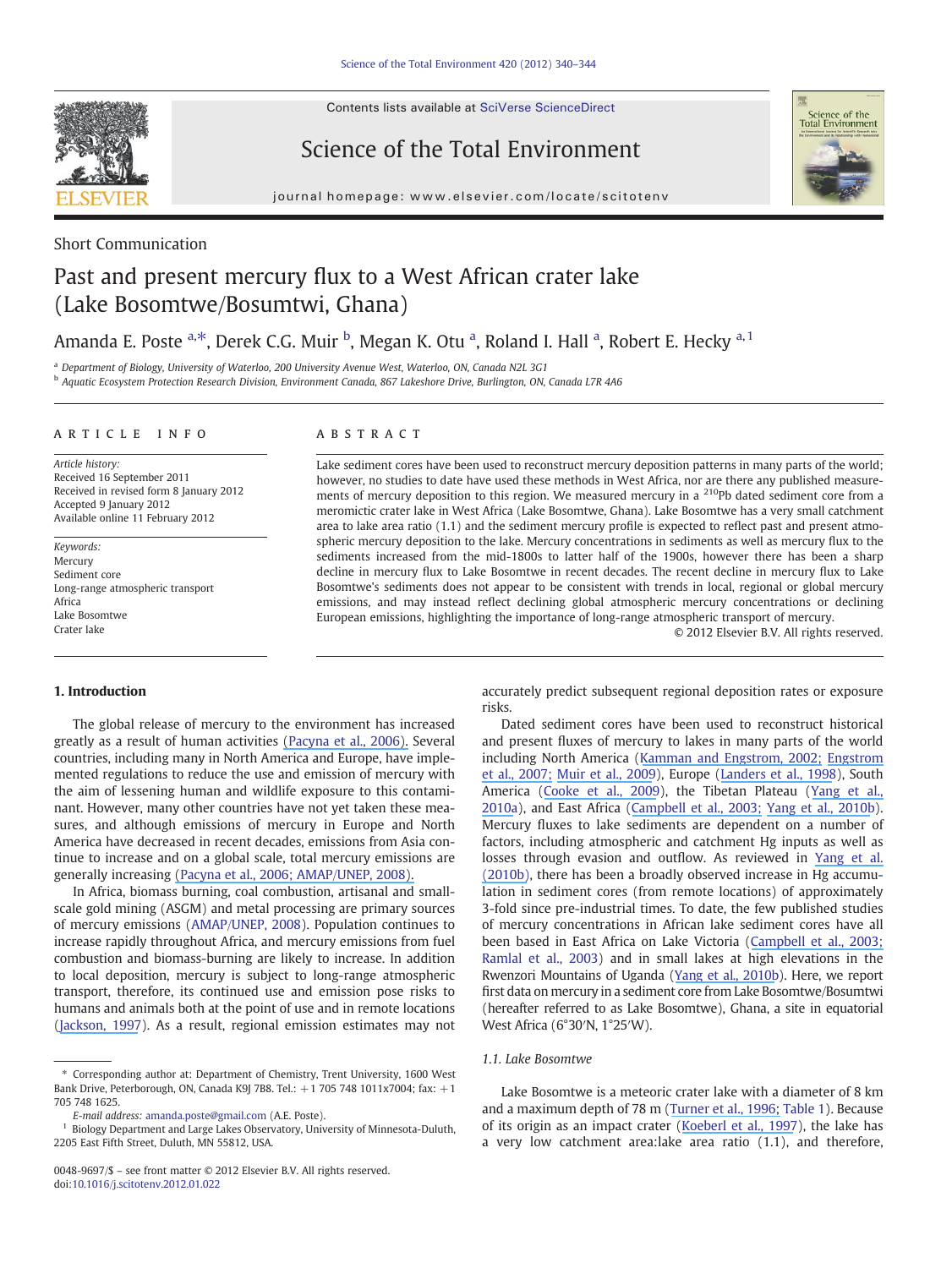#### <span id="page-2-0"></span>Table 1

Physicochemical characteristics of Lake Bosomtwe (Ghana). Geographic and limnological data are from [Otu \(2010\)](#page-5-0) [and climatic data are from](https://www.researchgate.net/publication/225193068_The_formation_of_biogeochemical_laminations_in_Lake_Bosumtwi_Ghana_and_their_usefulness_as_indicators_of_past_environmental_changes?el=1_x_8&enrichId=rgreq-ac2ae31127a2e21ca014b82c3f1b75cb-XXX&enrichSource=Y292ZXJQYWdlOzIyMTgyNDc2MDtBUzoxODAxNDAyODE3MDQ0NDlAMTQxOTk2MDE5ODMyMQ==) [Shanahan](#page-5-0) [et al. \(2008\).](#page-5-0)

| Parameter                 | Value                              |
|---------------------------|------------------------------------|
| Latitude                  | $6^{\circ}30^{\prime}N$            |
| Longitude                 | 1°25'W                             |
| Catchment area            | 54.5 $km2$                         |
| Lake area                 | 48.6 $km2$                         |
| Maximum depth             | 78 m                               |
| Mean epilimnetic TP       | $14.9 \pm 8.98$ µg L <sup>-1</sup> |
| Mean Chl $a$              | $10.5 \pm 4.8$ µg L <sup>-1</sup>  |
| Mean annual precipitation | 1260 mm                            |
| Mean air temperature      | 26 °C                              |

atmospheric deposition of mercury on the lake surface is expected to be responsible for an unusually large proportion of the mercury entering the lake. The lake is meromictic with a permanently anoxic hypolimnion below a depth of 30–35 m and the sediments are finely laminated [\(](https://www.researchgate.net/publication/225193068_The_formation_of_biogeochemical_laminations_in_Lake_Bosumtwi_Ghana_and_their_usefulness_as_indicators_of_past_environmental_changes?el=1_x_8&enrichId=rgreq-ac2ae31127a2e21ca014b82c3f1b75cb-XXX&enrichSource=Y292ZXJQYWdlOzIyMTgyNDc2MDtBUzoxODAxNDAyODE3MDQ0NDlAMTQxOTk2MDE5ODMyMQ==)[Otu,](https://www.researchgate.net/publication/267719572_The_origin_transformation_and_deposition_of_sediments_in_Lake_BosomtweBosumtwi_Ghana_West_Africa?el=1_x_8&enrichId=rgreq-ac2ae31127a2e21ca014b82c3f1b75cb-XXX&enrichSource=Y292ZXJQYWdlOzIyMTgyNDc2MDtBUzoxODAxNDAyODE3MDQ0NDlAMTQxOTk2MDE5ODMyMQ==)[2010](https://www.researchgate.net/publication/267719572_The_origin_transformation_and_deposition_of_sediments_in_Lake_BosomtweBosumtwi_Ghana_West_Africa?el=1_x_8&enrichId=rgreq-ac2ae31127a2e21ca014b82c3f1b75cb-XXX&enrichSource=Y292ZXJQYWdlOzIyMTgyNDc2MDtBUzoxODAxNDAyODE3MDQ0NDlAMTQxOTk2MDE5ODMyMQ==)[;](https://www.researchgate.net/publication/225193068_The_formation_of_biogeochemical_laminations_in_Lake_Bosumtwi_Ghana_and_their_usefulness_as_indicators_of_past_environmental_changes?el=1_x_8&enrichId=rgreq-ac2ae31127a2e21ca014b82c3f1b75cb-XXX&enrichSource=Y292ZXJQYWdlOzIyMTgyNDc2MDtBUzoxODAxNDAyODE3MDQ0NDlAMTQxOTk2MDE5ODMyMQ==)[Shanahan](https://www.researchgate.net/publication/225193068_The_formation_of_biogeochemical_laminations_in_Lake_Bosumtwi_Ghana_and_their_usefulness_as_indicators_of_past_environmental_changes?el=1_x_8&enrichId=rgreq-ac2ae31127a2e21ca014b82c3f1b75cb-XXX&enrichSource=Y292ZXJQYWdlOzIyMTgyNDc2MDtBUzoxODAxNDAyODE3MDQ0NDlAMTQxOTk2MDE5ODMyMQ==)[et](https://www.researchgate.net/publication/225193068_The_formation_of_biogeochemical_laminations_in_Lake_Bosumtwi_Ghana_and_their_usefulness_as_indicators_of_past_environmental_changes?el=1_x_8&enrichId=rgreq-ac2ae31127a2e21ca014b82c3f1b75cb-XXX&enrichSource=Y292ZXJQYWdlOzIyMTgyNDc2MDtBUzoxODAxNDAyODE3MDQ0NDlAMTQxOTk2MDE5ODMyMQ==)[al.,](https://www.researchgate.net/publication/225193068_The_formation_of_biogeochemical_laminations_in_Lake_Bosumtwi_Ghana_and_their_usefulness_as_indicators_of_past_environmental_changes?el=1_x_8&enrichId=rgreq-ac2ae31127a2e21ca014b82c3f1b75cb-XXX&enrichSource=Y292ZXJQYWdlOzIyMTgyNDc2MDtBUzoxODAxNDAyODE3MDQ0NDlAMTQxOTk2MDE5ODMyMQ==)[2008\).](https://www.researchgate.net/publication/225193068_The_formation_of_biogeochemical_laminations_in_Lake_Bosumtwi_Ghana_and_their_usefulness_as_indicators_of_past_environmental_changes?el=1_x_8&enrichId=rgreq-ac2ae31127a2e21ca014b82c3f1b75cb-XXX&enrichSource=Y292ZXJQYWdlOzIyMTgyNDc2MDtBUzoxODAxNDAyODE3MDQ0NDlAMTQxOTk2MDE5ODMyMQ==)

Seasonality of precipitation and temperature in the Lake Bosomtwe region is largely driven by the oscillation of the Inter-Tropical Convergence Zone (ITCZ; [Asnani, 1993](#page-5-0)). Annual movement of the ITCZ generally results in a bimodal rainfall pattern for the Lake Bosomtwe region, with peaks in rainfall when the ITCZ is overhead and moist air from the Gulf of Guinea meets dry air from the Sahara. Dry seasons typically occur in July–August when the ITCZ is located to the north of the lake and convective precipitation is reduced due to upwelling of cold water in the Gulf of Guinea, and in December–January when the ITCZ is south of the lake, and dry winds from the Sahara region prevail [\(Nicholson](https://www.researchgate.net/publication/227768366_A_Re-evaluation_of_rainfall_variability_in_the_Sahel_Part_I_Characteristics_of_rainfall_fluctuations?el=1_x_8&enrichId=rgreq-ac2ae31127a2e21ca014b82c3f1b75cb-XXX&enrichSource=Y292ZXJQYWdlOzIyMTgyNDc2MDtBUzoxODAxNDAyODE3MDQ0NDlAMTQxOTk2MDE5ODMyMQ==)[and](https://www.researchgate.net/publication/227768366_A_Re-evaluation_of_rainfall_variability_in_the_Sahel_Part_I_Characteristics_of_rainfall_fluctuations?el=1_x_8&enrichId=rgreq-ac2ae31127a2e21ca014b82c3f1b75cb-XXX&enrichSource=Y292ZXJQYWdlOzIyMTgyNDc2MDtBUzoxODAxNDAyODE3MDQ0NDlAMTQxOTk2MDE5ODMyMQ==)[Palao,](https://www.researchgate.net/publication/227768366_A_Re-evaluation_of_rainfall_variability_in_the_Sahel_Part_I_Characteristics_of_rainfall_fluctuations?el=1_x_8&enrichId=rgreq-ac2ae31127a2e21ca014b82c3f1b75cb-XXX&enrichSource=Y292ZXJQYWdlOzIyMTgyNDc2MDtBUzoxODAxNDAyODE3MDQ0NDlAMTQxOTk2MDE5ODMyMQ==)[1993](https://www.researchgate.net/publication/227768366_A_Re-evaluation_of_rainfall_variability_in_the_Sahel_Part_I_Characteristics_of_rainfall_fluctuations?el=1_x_8&enrichId=rgreq-ac2ae31127a2e21ca014b82c3f1b75cb-XXX&enrichSource=Y292ZXJQYWdlOzIyMTgyNDc2MDtBUzoxODAxNDAyODE3MDQ0NDlAMTQxOTk2MDE5ODMyMQ==)[; Puchniak et al., 2009; Shanahan et al.,](#page-5-0) [2008](#page-5-0)).

Lake Bosomtwe is the only natural lake in the Sahel region, and one of few stratigraphic records available in West Africa for characterizing a large, climatically sensitive region. The annual varves present in Lake Bosomtwe's sediments [\(S](https://www.researchgate.net/publication/225193068_The_formation_of_biogeochemical_laminations_in_Lake_Bosumtwi_Ghana_and_their_usefulness_as_indicators_of_past_environmental_changes?el=1_x_8&enrichId=rgreq-ac2ae31127a2e21ca014b82c3f1b75cb-XXX&enrichSource=Y292ZXJQYWdlOzIyMTgyNDc2MDtBUzoxODAxNDAyODE3MDQ0NDlAMTQxOTk2MDE5ODMyMQ==)[hanahan et al., 200](#page-5-0)[8\)](https://www.researchgate.net/publication/225193068_The_formation_of_biogeochemical_laminations_in_Lake_Bosumtwi_Ghana_and_their_usefulness_as_indicators_of_past_environmental_changes?el=1_x_8&enrichId=rgreq-ac2ae31127a2e21ca014b82c3f1b75cb-XXX&enrichSource=Y292ZXJQYWdlOzIyMTgyNDc2MDtBUzoxODAxNDAyODE3MDQ0NDlAMTQxOTk2MDE5ODMyMQ==) indicate limited mixing of sediments (and mobility of mercury) once deposited. Furthermore, due to its remarkably low terrestrial catchment to lake area ratio and its hydrologically closed basin, which prevents washout of Hg deposited to the lake and catchment, the Hg record in Lake Bosomtwe's sediments can provide insight into atmospheric Hg deposition to the region.

Characterizing current and historical mercury deposition in West Africa is also of regional interest due to its history as Africa's "gold coast". This region has long been a center of both artisanal and industrial scale gold mining, and although industrial gold mining in Ghana has primarily used cyanide for gold extraction, artisanal gold mining using Hg has been common, and is currently on the increase in Ghana and West Africa as a whole ([Hilson, 2002](#page-5-0)). Lake Bosomtwe, although endorheic, lies in the Pra River basin, an important area for artisanal gold mining [\(Donkor et al., 2006a\)](#page-5-0); however, there is no known history of mining within the lake catchment itself, so Hg inputs from regional mining activities would need to be atmospheric.

#### 2. Materials and methods

#### 2.1. Sampling methodology

In May of 2004 a sediment core (81 cm long) was collected from the center of Lake Bosomtwe (at 78 m depth) using a modified Kullenberg corer, and is referred to as core 'Central 1' (Fig. 1). The ends of the core were sealed with mesh, foam and cork and the core was transported intact to the University of Waterloo where it was stored in the dark at 4 °C. In 2005, this core was extruded vertically [\(Glew, 1988](#page-5-0)) into 0.5-cm intervals (with the exception of the top core section, which had a depth of 1.5 cm) that were placed into



Fig. 1. Map of the Lake Bosomtwe basin showing the catchment topography (meters above mean sea level) and the lake bathymetry (10 m increments). The modern lake level is 99 m above mean sea level. The dashed line denotes the catchment boundary, and the sites from which the Central 1 core was collected are indicated. The inset indicates the location of Lake Bosomtwe in Ghana (West Africa). This map is reproduced with slight modifications with permission from [Shanahan et al.](#page-5-0)

[\(2008\)](#page-5-0)[, Copyright 2008 Springer Science and Business Media B.V.](https://www.researchgate.net/publication/225193068_The_formation_of_biogeochemical_laminations_in_Lake_Bosumtwi_Ghana_and_their_usefulness_as_indicators_of_past_environmental_changes?el=1_x_8&enrichId=rgreq-ac2ae31127a2e21ca014b82c3f1b75cb-XXX&enrichSource=Y292ZXJQYWdlOzIyMTgyNDc2MDtBUzoxODAxNDAyODE3MDQ0NDlAMTQxOTk2MDE5ODMyMQ==)

plastic Whirlpak® bags and stored in the dark at 4 °C until further analysis. The core barrel was polycarbonate and core sediments did not come into contact with any metal during coring or processing.

#### 2.2.  $^{210}Pb$  and  $^{137}Cs$  chronology

The sediment core chronology was developed by analyzing the Central 1 core for activities of <sup>210</sup>Pb and <sup>137</sup>Cs at the Waterloo Environmental Change Research Laboratory (WATER), University of Waterloo. For each sample, a measured mass of freeze-dried sediment was packed into polypropylene tubes, sealed with 1  $\text{cm}^3$  of epoxy resin and allowed to equilibrate for at least 3 weeks before analysis. Activities of the radioisotopes were measured in an Ortec co-axial HPG3 Digital Gamma Ray Spectrometer (Ortec # GWL-120-15). The Constant Rate of Supply (CRS) model [\(Appleby, 2001](#page-5-0)), was used to develop a sediment core chronology. Supported <sup>210</sup>Pb activity was estimated based on mean  $210$ Pb activity below 18 cm in the core. Peak  $137$ Cs activity, generally expected to coincide with the 1963 peak <sup>137</sup>Cs fallout from nuclear testing [\(](https://www.researchgate.net/publication/240403116_137Cs_and_210Pb_dating_of_sediments_from_soft-water_lakes_in_New_England_USA_and_Scandinavia_a_failure_of_137Cs_dating?el=1_x_8&enrichId=rgreq-ac2ae31127a2e21ca014b82c3f1b75cb-XXX&enrichSource=Y292ZXJQYWdlOzIyMTgyNDc2MDtBUzoxODAxNDAyODE3MDQ0NDlAMTQxOTk2MDE5ODMyMQ==)[Davis et al., 198](#page-5-0)[4\),](https://www.researchgate.net/publication/240403116_137Cs_and_210Pb_dating_of_sediments_from_soft-water_lakes_in_New_England_USA_and_Scandinavia_a_failure_of_137Cs_dating?el=1_x_8&enrichId=rgreq-ac2ae31127a2e21ca014b82c3f1b75cb-XXX&enrichSource=Y292ZXJQYWdlOzIyMTgyNDc2MDtBUzoxODAxNDAyODE3MDQ0NDlAMTQxOTk2MDE5ODMyMQ==) was used to provide an independent dated stratigraphic marker to compare with the 210Pb-based chronology.

#### 2.3. Mercury and organic matter analyses

Subsamples of sediment from the Central 1 core were freeze-dried and homogenized using a mortar and pestle. Total mercury (THg) concentrations in sediment were determined according to EPA Method 7473 [\(U.S. EPA, 1998](#page-5-0)), using a DMA-80 direct mercury analyzer. Certified standard reference material (MESS-3) was analyzed in each run to determine between-run variability. The mean coefficient of variation for sample run in duplicate was  $1.9 \pm 1.8$ %. Sediment organic matter content was determined through loss-on-ignition, whereby the percent of organic matter was assumed to be the proportion of dried sediment lost following ashing at 550 °C for 1 h.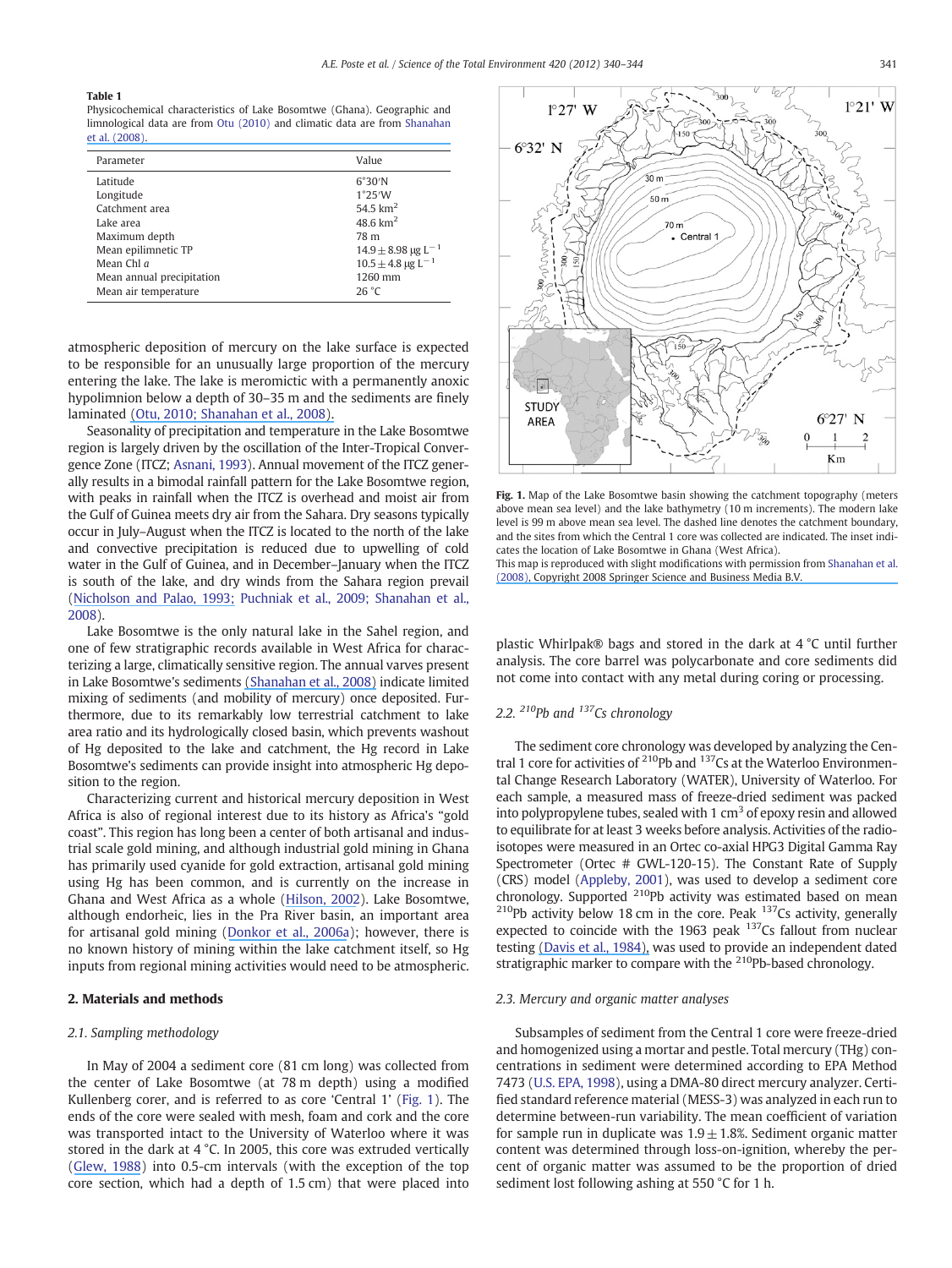#### 2.4. Calculations

THg fluxes (in  $\mu$ g m $^{-2}$  y $^{-1}$ ) to the sediments at the Central 1 coring site were calculated by multiplying mercury concentrations (in  $\mu$ g g<sup>-1</sup>) by CRS-modeled dry mass sedimentation rates (in  $\rm g\,m^{-2}\,y^{-1}$ ). Flux ratios between THg flux at a given core depth and calculated flux for 1870 (the deepest core section for which a reliable CRS-modeled sedimentation rate was available) were calculated for all core subsamples.

#### 3. Results and discussion

#### 3.1. Chronology and sedimentation rate

In the Central 1 core,  $^{210}$ Pb activity decreased exponentially with depth, reaching background values at a depth of approximately 18 cm (Fig. 2). In lake sediment profiles, it is expected that  $137Cs$ activities peak in 1963, due to fallout from nuclear bomb testing [\(](https://www.researchgate.net/publication/240403116_137Cs_and_210Pb_dating_of_sediments_from_soft-water_lakes_in_New_England_USA_and_Scandinavia_a_failure_of_137Cs_dating?el=1_x_8&enrichId=rgreq-ac2ae31127a2e21ca014b82c3f1b75cb-XXX&enrichSource=Y292ZXJQYWdlOzIyMTgyNDc2MDtBUzoxODAxNDAyODE3MDQ0NDlAMTQxOTk2MDE5ODMyMQ==)[Davis et al., 198](#page-5-0)[4\).](https://www.researchgate.net/publication/240403116_137Cs_and_210Pb_dating_of_sediments_from_soft-water_lakes_in_New_England_USA_and_Scandinavia_a_failure_of_137Cs_dating?el=1_x_8&enrichId=rgreq-ac2ae31127a2e21ca014b82c3f1b75cb-XXX&enrichSource=Y292ZXJQYWdlOzIyMTgyNDc2MDtBUzoxODAxNDAyODE3MDQ0NDlAMTQxOTk2MDE5ODMyMQ==) There was good correspondence between the peak in <sup>137</sup>Cs activity (assumed to be 1963) and CRS modeled dates (Fig. 2). The unsupported <sup>210</sup>Pb inventory for the Central 1 core was 5250 Bq m<sup>-2</sup>, which corresponds to an unsupported <sup>210</sup>Pb flux of 163 Bq m<sup>-2</sup> y<sup>-1</sup>. The <sup>210</sup>Pb dated portion of the core approximately corresponded to the years 1831–2000, however, due to high associated uncertainty for the deepest core sections (where <sup>210</sup>Pb activity approached background levels), we have not presented data from prior to 1870.

Given that Lake Bosomtwe is a closed-basin lake, it is susceptible to lake level changes, which can affect sedimentation rate as well as sediment focusing processes, and as such may affect Hg flux to the sediments. Lake levels in Lake Bosomtwe are thought to have varied by approximately 6 m between 1938 and 2004 ([Shanahan et al.,](#page-5-0) [2007\)](#page-5-0) and by approximately 19 m since 1860 ([Otu, 2010](#page-5-0)). However, due to Lake Bosomtwe's steep-sided catchment, changes in lake level do not tend to lead to substantial changes in lake area or catchment area to lake area ratio ([S](#page-5-0)[hanahan](https://www.researchgate.net/publication/227512403_Simulating_the_response_of_a_closed-basin_lake_to_recent_climate_changes_in_tropical_West_Africa_Lake_Bosumtwi_Ghana?el=1_x_8&enrichId=rgreq-ac2ae31127a2e21ca014b82c3f1b75cb-XXX&enrichSource=Y292ZXJQYWdlOzIyMTgyNDc2MDtBUzoxODAxNDAyODE3MDQ0NDlAMTQxOTk2MDE5ODMyMQ==)[et](https://www.researchgate.net/publication/227512403_Simulating_the_response_of_a_closed-basin_lake_to_recent_climate_changes_in_tropical_West_Africa_Lake_Bosumtwi_Ghana?el=1_x_8&enrichId=rgreq-ac2ae31127a2e21ca014b82c3f1b75cb-XXX&enrichSource=Y292ZXJQYWdlOzIyMTgyNDc2MDtBUzoxODAxNDAyODE3MDQ0NDlAMTQxOTk2MDE5ODMyMQ==)[al.,](https://www.researchgate.net/publication/227512403_Simulating_the_response_of_a_closed-basin_lake_to_recent_climate_changes_in_tropical_West_Africa_Lake_Bosumtwi_Ghana?el=1_x_8&enrichId=rgreq-ac2ae31127a2e21ca014b82c3f1b75cb-XXX&enrichSource=Y292ZXJQYWdlOzIyMTgyNDc2MDtBUzoxODAxNDAyODE3MDQ0NDlAMTQxOTk2MDE5ODMyMQ==)[200](https://www.researchgate.net/publication/227512403_Simulating_the_response_of_a_closed-basin_lake_to_recent_climate_changes_in_tropical_West_Africa_Lake_Bosumtwi_Ghana?el=1_x_8&enrichId=rgreq-ac2ae31127a2e21ca014b82c3f1b75cb-XXX&enrichSource=Y292ZXJQYWdlOzIyMTgyNDc2MDtBUzoxODAxNDAyODE3MDQ0NDlAMTQxOTk2MDE5ODMyMQ==)[7\)](#page-5-0).

The mean CRS-modeled sedimentation rate for the dated portion of the Central 1 core was 0.0175 g cm<sup>-2</sup> y<sup>-1</sup> and ranged from 0.0117 to 0.0254 (Fig. 2). We observed a gradual decrease in sedimentation rate from 1870 to 1950, coinciding with an increase in lake level ([Otu, 2010\)](#page-5-0). This is puzzling, since a rainfall driven lake level rise should be associated with increased erosional inputs of inorganic catchment material as well as low  $210Pb$ -activity material from ancient sediments present in the lake catchment. However, sedimentation rates have remained relatively stable since 1960  $(0.0165 \pm 0.002 \text{ g cm}^{-2} \text{ y}^{-1})$ , a time period that includes both the observed peak as well as the recent decline in Hg flux.

#### 3.2. Mercury concentrations and fluxes

As has been observed in sediment cores from around the world, particularly in North America and Europe, mercury concentrations in the Central 1 core from Lake Bosomtwe have risen appreciably since the mid-1800s ([Fig. 3](#page-4-0)a). However, mercury concentrations peaked in the latter half of the 1900s, and then have declined sharply in recent decades ([Fig. 3](#page-4-0)a). Several recent studies in arctic and subarctic lakes have shown a close relationship between sediment organic matter and mercury concentrations in recent sediments, and have suggested that changes in lake productivity may drive concomitant changes in algal uptake of Hg and deposition to the sediments, making it difficult to infer changes in atmospheric inputs from changes in sediment Hg ([Outridge et al., 2007; Stern et al., 2009\)](#page-5-0). In Lake Bosomtwe, % organic matter in the sediments has generally increased over the time period captured by the sediment core [\(Fig. 3](#page-4-0)a), likely as a result of increasing primary productivity [\(Otu,](#page-5-0) [2010\)](#page-5-0). Although THg concentrations also increase from the mid-1800s until ~1940 (coincident with increases in global Hg emissions), after this point the % organic matter and THg profiles in the Central 1 core diverge ([Fig. 3](#page-4-0)a). This suggests that although we cannot exclude the possibility that an increase in % organic matter was an important contributor to the rise in Hg concentrations prior to  $\sim$  1940, we are confident that the recent Hg trends in tropical Lake Bosomtwe's sediments are not a reflection of changes in the amount of organic matter, but rather of changing atmospheric inputs.

Calculated mercury flux (based on CRS modeled sedimentation rates) to Lake Bosomtwe's sediments follows a very similar pattern of increase, peak and recent decline as was observed for mercury concentrations, although the increase in flux is much less pronounced [\(Fig. 3b](#page-4-0)). The estimated reference (1870), peak (1967), and modern (2000) fluxes of Hg to the sediments of the Central 1 coring site were 13.5, 40.5 and 20.9  $\mu$ g m<sup>-2</sup> y<sup>-1</sup> respectively ([Table 2\)](#page-4-0). Declines in Hg concentrations and fluxes have been observed in sediment cores from several lakes in North America and Europe [\(Kamman](#page-5-0) [and](https://www.researchgate.net/publication/248343121_Historical_and_present_fluxes_of_mercury_to_Vermont_and_New_Hampshire_lakes_inferred_from_210Pb_dated_sediment_cores?el=1_x_8&enrichId=rgreq-ac2ae31127a2e21ca014b82c3f1b75cb-XXX&enrichSource=Y292ZXJQYWdlOzIyMTgyNDc2MDtBUzoxODAxNDAyODE3MDQ0NDlAMTQxOTk2MDE5ODMyMQ==)[Engstrom,](https://www.researchgate.net/publication/248343121_Historical_and_present_fluxes_of_mercury_to_Vermont_and_New_Hampshire_lakes_inferred_from_210Pb_dated_sediment_cores?el=1_x_8&enrichId=rgreq-ac2ae31127a2e21ca014b82c3f1b75cb-XXX&enrichSource=Y292ZXJQYWdlOzIyMTgyNDc2MDtBUzoxODAxNDAyODE3MDQ0NDlAMTQxOTk2MDE5ODMyMQ==)[2002;](https://www.researchgate.net/publication/248343121_Historical_and_present_fluxes_of_mercury_to_Vermont_and_New_Hampshire_lakes_inferred_from_210Pb_dated_sediment_cores?el=1_x_8&enrichId=rgreq-ac2ae31127a2e21ca014b82c3f1b75cb-XXX&enrichSource=Y292ZXJQYWdlOzIyMTgyNDc2MDtBUzoxODAxNDAyODE3MDQ0NDlAMTQxOTk2MDE5ODMyMQ==)[Engstrom](https://www.researchgate.net/publication/231290079_Recent_Declines_in_Atmospheric_Mercury_Deposition_in_the_Upper_Midwest?el=1_x_8&enrichId=rgreq-ac2ae31127a2e21ca014b82c3f1b75cb-XXX&enrichSource=Y292ZXJQYWdlOzIyMTgyNDc2MDtBUzoxODAxNDAyODE3MDQ0NDlAMTQxOTk2MDE5ODMyMQ==)[and](https://www.researchgate.net/publication/231290079_Recent_Declines_in_Atmospheric_Mercury_Deposition_in_the_Upper_Midwest?el=1_x_8&enrichId=rgreq-ac2ae31127a2e21ca014b82c3f1b75cb-XXX&enrichSource=Y292ZXJQYWdlOzIyMTgyNDc2MDtBUzoxODAxNDAyODE3MDQ0NDlAMTQxOTk2MDE5ODMyMQ==)[Swain,](https://www.researchgate.net/publication/231290079_Recent_Declines_in_Atmospheric_Mercury_Deposition_in_the_Upper_Midwest?el=1_x_8&enrichId=rgreq-ac2ae31127a2e21ca014b82c3f1b75cb-XXX&enrichSource=Y292ZXJQYWdlOzIyMTgyNDc2MDtBUzoxODAxNDAyODE3MDQ0NDlAMTQxOTk2MDE5ODMyMQ==)[1997;](https://www.researchgate.net/publication/231290079_Recent_Declines_in_Atmospheric_Mercury_Deposition_in_the_Upper_Midwest?el=1_x_8&enrichId=rgreq-ac2ae31127a2e21ca014b82c3f1b75cb-XXX&enrichSource=Y292ZXJQYWdlOzIyMTgyNDc2MDtBUzoxODAxNDAyODE3MDQ0NDlAMTQxOTk2MDE5ODMyMQ==)[Bindler](https://www.researchgate.net/publication/226938589_Temporal_Trends_in_Mercury_Accumulation_in_Lake_Sediments_in_Sweden?el=1_x_8&enrichId=rgreq-ac2ae31127a2e21ca014b82c3f1b75cb-XXX&enrichSource=Y292ZXJQYWdlOzIyMTgyNDc2MDtBUzoxODAxNDAyODE3MDQ0NDlAMTQxOTk2MDE5ODMyMQ==)[et](https://www.researchgate.net/publication/226938589_Temporal_Trends_in_Mercury_Accumulation_in_Lake_Sediments_in_Sweden?el=1_x_8&enrichId=rgreq-ac2ae31127a2e21ca014b82c3f1b75cb-XXX&enrichSource=Y292ZXJQYWdlOzIyMTgyNDc2MDtBUzoxODAxNDAyODE3MDQ0NDlAMTQxOTk2MDE5ODMyMQ==)[al.,](https://www.researchgate.net/publication/226938589_Temporal_Trends_in_Mercury_Accumulation_in_Lake_Sediments_in_Sweden?el=1_x_8&enrichId=rgreq-ac2ae31127a2e21ca014b82c3f1b75cb-XXX&enrichSource=Y292ZXJQYWdlOzIyMTgyNDc2MDtBUzoxODAxNDAyODE3MDQ0NDlAMTQxOTk2MDE5ODMyMQ==) [2001; Lindeberg et al., 2007](#page-5-0)). These trends have generally been attributed to the implementation of regulations to reduce the use and emission of mercury that were enacted in the early 1980s. [Campbell et al. \(2003\)](#page-5-0) observed a peak in Hg concentrations in the sediments of Lake Victoria (East Africa) between 1970 and the early



Fig. 2. a. <sup>210</sup>Pb (open circles) and <sup>137</sup>Cs (black triangles) activity profiles (plotted against depth and cumulative dry mass), and b. CRS chronology (black circles; plotted against depth), 1963 <sup>137</sup>Cs activity peak (white triangle; plotted against depth), and CRS modeled sedimentation rates (line graph) for the Central 1 core from Lake Bosomtwe.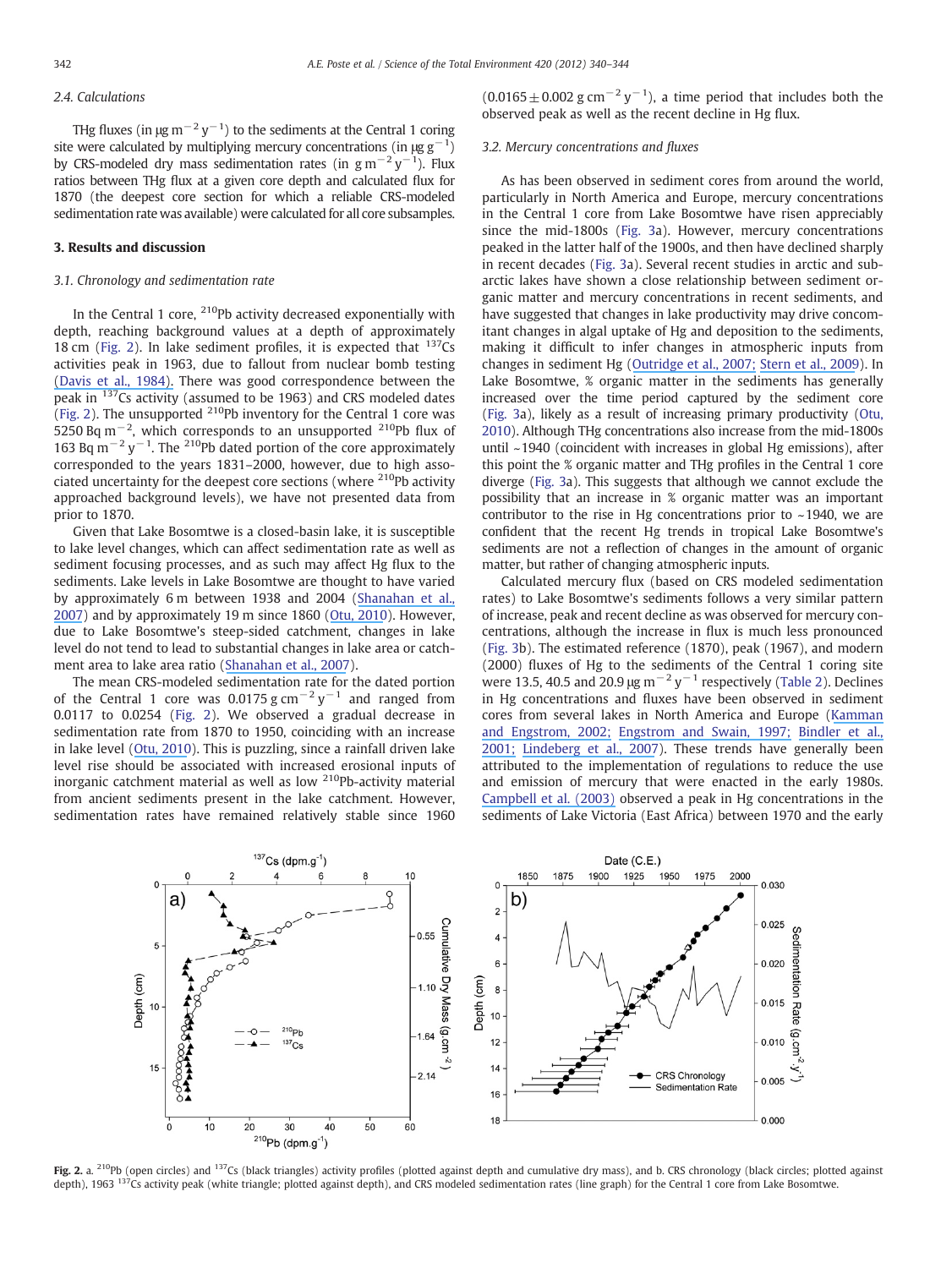<span id="page-4-0"></span>

Fig. 3. a. Total mercury concentrations (filled circles) and percent organic matter (open circles) and b. total mercury flux to the sediments and flux ratio (ratio of Hg flux in a given year to 1870 flux) for the Central 1 core from Lake Bosomtwe. CRS modeled dates for the two plots do not align since concentrations and percent organic matter are plotted against sediment depth, while Hg fluxes are plotted against CRS modeled dates.

1980s followed by a decline in Hg concentrations in the most recent sediments. However, given the recent cultural eutrophication of Lake Victoria and the considerable changes that have taken place in the large catchment of this lake ([Hecky et al., 2010](#page-5-0)), the authors could not conclusively attribute this decline to a decrease in atmospheric Hg inputs, since increased sedimentation rates, or dilution of Hg influx by increased organic matter production driven by eutrophication can dilute mercury concentrations in sediments [\(C](#page-5-0)[ampbell](https://www.researchgate.net/publication/229033081_Variation_and_distribution_of_total_mercury_in_water_sediment_and_soil_from_northern_Lake_Victoria_East_Africa?el=1_x_8&enrichId=rgreq-ac2ae31127a2e21ca014b82c3f1b75cb-XXX&enrichSource=Y292ZXJQYWdlOzIyMTgyNDc2MDtBUzoxODAxNDAyODE3MDQ0NDlAMTQxOTk2MDE5ODMyMQ==) [et al., 2003](#page-5-0)). [Yang et al. \(2010b\)](#page-5-0) observed a recent decline in Hg concentrations in sediments from one of the three Rwenzori mountain lakes included in their study, however, this decrease was attributed to an increase in sedimentation rate apparently resulting from a local watershed disturbance, and was not accompanied by a similar strong decrease in Hg flux to the sediments. Lake Bosomtwe is unique among all published stratigraphic studies of Hg in African lake sediments in that it shows a distinct recent decrease in both Hg concentrations in and flux to the sediments (Fig. 3). Furthermore, because atmospheric deposition dominates the Hg input to Lake Bosomtwe, the recent decline in Hg flux to Lake Bosomtwe's sediments is likely attributable to decreasing atmospheric Hg inputs to the lake.

Although Hg emissions in Europe and North America continue to decline, there is evidence that global mercury emissions are increasing ([Pirrone](https://www.researchgate.net/publication/226231713_Global_Mercury_Emissions_to_the_Atmosphere_from_Natural_and_Anthropogenic_Sources?el=1_x_8&enrichId=rgreq-ac2ae31127a2e21ca014b82c3f1b75cb-XXX&enrichSource=Y292ZXJQYWdlOzIyMTgyNDc2MDtBUzoxODAxNDAyODE3MDQ0NDlAMTQxOTk2MDE5ODMyMQ==)[et](https://www.researchgate.net/publication/226231713_Global_Mercury_Emissions_to_the_Atmosphere_from_Natural_and_Anthropogenic_Sources?el=1_x_8&enrichId=rgreq-ac2ae31127a2e21ca014b82c3f1b75cb-XXX&enrichSource=Y292ZXJQYWdlOzIyMTgyNDc2MDtBUzoxODAxNDAyODE3MDQ0NDlAMTQxOTk2MDE5ODMyMQ==)[al.,](https://www.researchgate.net/publication/226231713_Global_Mercury_Emissions_to_the_Atmosphere_from_Natural_and_Anthropogenic_Sources?el=1_x_8&enrichId=rgreq-ac2ae31127a2e21ca014b82c3f1b75cb-XXX&enrichSource=Y292ZXJQYWdlOzIyMTgyNDc2MDtBUzoxODAxNDAyODE3MDQ0NDlAMTQxOTk2MDE5ODMyMQ==)[200](https://www.researchgate.net/publication/226231713_Global_Mercury_Emissions_to_the_Atmosphere_from_Natural_and_Anthropogenic_Sources?el=1_x_8&enrichId=rgreq-ac2ae31127a2e21ca014b82c3f1b75cb-XXX&enrichSource=Y292ZXJQYWdlOzIyMTgyNDc2MDtBUzoxODAxNDAyODE3MDQ0NDlAMTQxOTk2MDE5ODMyMQ==)[9\)](#page-5-0). At a continental scale, rapid population growth throughout sub-Saharan Africa is likely leading to an increase in Hg emissions from industrial activities, coal combustion and biomass burning. In Ghana, mercury emissions from the artisanal and small-scale gold mining (ASGM) sector have likely increased since 1989, when ASGM and use of Hg in these endeavors were legalized, causing a dramatic increase in ASGM activities [\(Donkor et al., 2006b](#page-5-0)). Despite the evidence that global, continental and regional Hg emissions are increasing, the Hg profile in Lake Bosomtwe's sediments indicates

#### Table 2

Reference (1870), peak and modern annual Hg flux to the sediments of the Central 1 coring site in Lake Bosomtwe. Flux ratios relative to 1870 flux are also shown for these time periods.

| Time period      | THg flux to Central 1 sediments<br>$(\mu g \, m^{-2} \, y^{-2})$ | Flux ratio |
|------------------|------------------------------------------------------------------|------------|
| Reference (1870) | 13.5                                                             | 1.0        |
| Peak (1967)      | 40.5                                                             | 3.0        |
| Modern (2000)    | 20.9                                                             | 16         |

a strong decrease in atmospheric Hg deposition to the lake. This discrepancy may be related to the recently reported differences in trends in anthropogenic Hg emissions (which are likely increasing) and global atmospheric mercury concentrations (which were found to have declined by ~30% since 1995; [Slemr et al., 2011\)](#page-5-0). Alternatively, the decline in Hg flux to the Lake Bosomtwe sediments may reflect long-range atmospheric input from a region where Hg emissions are declining. Given the potential for atmospheric transport of European pollution to Africa ([Kallos et al., 1998; Duncan and Bey, 2004; Kallo](#page-5-0)[s](https://www.researchgate.net/publication/251316836_Long-Range_Transport_of_Anthropogenically_and_Naturally_Produced_Particulate_Matter_in_the_Mediterranean_and_North_Atlantic_Current_State_of_Knowledge?el=1_x_8&enrichId=rgreq-ac2ae31127a2e21ca014b82c3f1b75cb-XXX&enrichSource=Y292ZXJQYWdlOzIyMTgyNDc2MDtBUzoxODAxNDAyODE3MDQ0NDlAMTQxOTk2MDE5ODMyMQ==) [et](https://www.researchgate.net/publication/251316836_Long-Range_Transport_of_Anthropogenically_and_Naturally_Produced_Particulate_Matter_in_the_Mediterranean_and_North_Atlantic_Current_State_of_Knowledge?el=1_x_8&enrichId=rgreq-ac2ae31127a2e21ca014b82c3f1b75cb-XXX&enrichSource=Y292ZXJQYWdlOzIyMTgyNDc2MDtBUzoxODAxNDAyODE3MDQ0NDlAMTQxOTk2MDE5ODMyMQ==)[al.,](https://www.researchgate.net/publication/251316836_Long-Range_Transport_of_Anthropogenically_and_Naturally_Produced_Particulate_Matter_in_the_Mediterranean_and_North_Atlantic_Current_State_of_Knowledge?el=1_x_8&enrichId=rgreq-ac2ae31127a2e21ca014b82c3f1b75cb-XXX&enrichSource=Y292ZXJQYWdlOzIyMTgyNDc2MDtBUzoxODAxNDAyODE3MDQ0NDlAMTQxOTk2MDE5ODMyMQ==)[200](https://www.researchgate.net/publication/251316836_Long-Range_Transport_of_Anthropogenically_and_Naturally_Produced_Particulate_Matter_in_the_Mediterranean_and_North_Atlantic_Current_State_of_Knowledge?el=1_x_8&enrichId=rgreq-ac2ae31127a2e21ca014b82c3f1b75cb-XXX&enrichSource=Y292ZXJQYWdlOzIyMTgyNDc2MDtBUzoxODAxNDAyODE3MDQ0NDlAMTQxOTk2MDE5ODMyMQ==)[7](#page-5-0)), the recent decline in Hg delivery to the sediments of Lake Bosomtwe may reflect trends in European emissions.

In both North America and Europe, it has been observed that lake sediments can be slow to reflect decreases in atmospheric deposition of mercury, particularly in lakes with high catchment area to lake area ratios ([Engstrom et al., 1994; Kamman and Engstrom,](#page-5-0) [2](https://www.researchgate.net/publication/248343121_Historical_and_present_fluxes_of_mercury_to_Vermont_and_New_Hampshire_lakes_inferred_from_210Pb_dated_sediment_cores?el=1_x_8&enrichId=rgreq-ac2ae31127a2e21ca014b82c3f1b75cb-XXX&enrichSource=Y292ZXJQYWdlOzIyMTgyNDc2MDtBUzoxODAxNDAyODE3MDQ0NDlAMTQxOTk2MDE5ODMyMQ==)[002; Meili, 1995](#page-5-0)). After more than a century of elevated mercury deposition to these regions, there remains a large inventory of mercury in the terrestrial catchments of these lakes, which continues to be exported to the lake despite decreasing atmospheric inputs [\(Kamman and Engstrom, 2002](#page-5-0)). The rapidity of the decline in Hg flux to Lake Bosomtwe's sediments may reflect the extremely low terrestrial catchment to lake area ratio of the lake, which would allow Hg flux to Lake Bosomtwe's sediments to be highly sensitive to changes in atmospheric deposition of mercury while reducing the influence of terrestrially deposited Hg. Direct deposition of Hg to the lake surface dominates Hg inputs to Lake Bosomtwe, allowing Hg flux to the sediments to respond rapidly to and closely reflect atmospheric inputs.

Mercury flux ratios (ratios between estimated flux values for specific time periods) are particularly useful because they are directly comparable between lakes, since they are not influenced by differences in catchment size, catchment Hg export, or the magnitude of Hg flux. Based on our estimates, modern Hg flux to Lake Bosomtwe's sediments is 1.6-fold higher than 1870 flux, while peak flux was 3.0 fold higher than 1870 flux (Table 2, Fig. 3b).

[Yang](https://www.researchgate.net/publication/45493045_Recent_Changes_in_Atmospheric_Mercury_Deposition_Recorded_in_the_Sediments_of_Remote_Equatorial_Lakes_in_the_Rwenzori_Mountains_Uganda?el=1_x_8&enrichId=rgreq-ac2ae31127a2e21ca014b82c3f1b75cb-XXX&enrichSource=Y292ZXJQYWdlOzIyMTgyNDc2MDtBUzoxODAxNDAyODE3MDQ0NDlAMTQxOTk2MDE5ODMyMQ==)[et](https://www.researchgate.net/publication/45493045_Recent_Changes_in_Atmospheric_Mercury_Deposition_Recorded_in_the_Sediments_of_Remote_Equatorial_Lakes_in_the_Rwenzori_Mountains_Uganda?el=1_x_8&enrichId=rgreq-ac2ae31127a2e21ca014b82c3f1b75cb-XXX&enrichSource=Y292ZXJQYWdlOzIyMTgyNDc2MDtBUzoxODAxNDAyODE3MDQ0NDlAMTQxOTk2MDE5ODMyMQ==)[al.](https://www.researchgate.net/publication/45493045_Recent_Changes_in_Atmospheric_Mercury_Deposition_Recorded_in_the_Sediments_of_Remote_Equatorial_Lakes_in_the_Rwenzori_Mountains_Uganda?el=1_x_8&enrichId=rgreq-ac2ae31127a2e21ca014b82c3f1b75cb-XXX&enrichSource=Y292ZXJQYWdlOzIyMTgyNDc2MDtBUzoxODAxNDAyODE3MDQ0NDlAMTQxOTk2MDE5ODMyMQ==)[\(2010b\)](https://www.researchgate.net/publication/45493045_Recent_Changes_in_Atmospheric_Mercury_Deposition_Recorded_in_the_Sediments_of_Remote_Equatorial_Lakes_in_the_Rwenzori_Mountains_Uganda?el=1_x_8&enrichId=rgreq-ac2ae31127a2e21ca014b82c3f1b75cb-XXX&enrichSource=Y292ZXJQYWdlOzIyMTgyNDc2MDtBUzoxODAxNDAyODE3MDQ0NDlAMTQxOTk2MDE5ODMyMQ==) report that globally, most sediment records taken from lakes with no important local sources of Hg pollution show a 3-fold increase in Hg from pre-industrial to modern times. In Lake Bosomtwe, the ratio of modern flux relative to 1870 flux may be lower than what is reported as typical by [Yang et al.](#page-5-0) [\(2010b\)](#page-5-0) for several reasons, including: 1) calculation of flux ratio